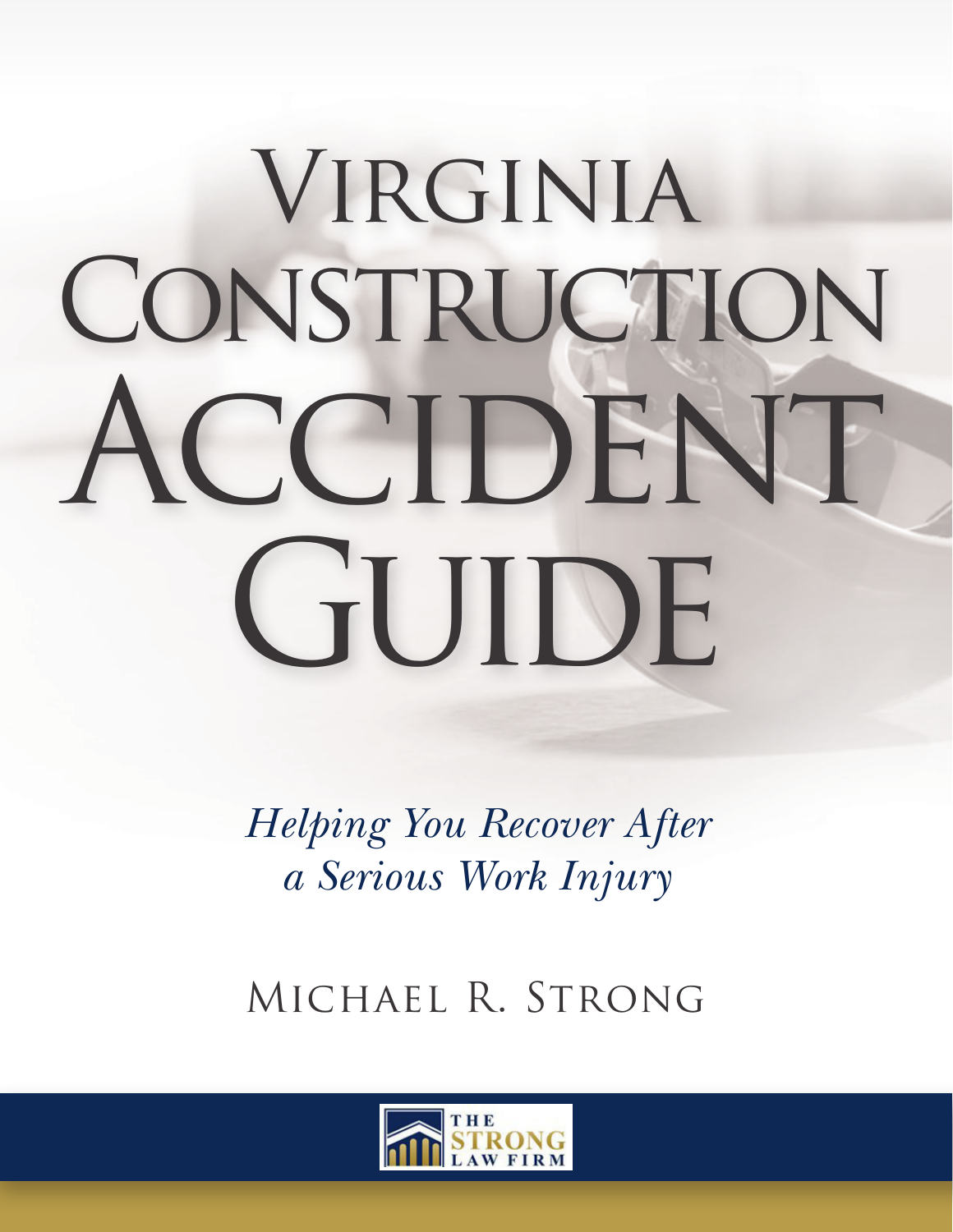

Were you injured on a construction site in Virginia? After a construction accident, you might be scared, in immense physical pain, and unsure of your legal options. A Virginia construction accident lawyer can help you fight for the compensation you deserve.

Construction sites have inherent dangers for workers. In fact, construction is one of the most dangerous industries for workers in the U.S. Unfortunately, accidents do happen, and these accidents can have serious consequences for workers.

If you were injured as a result of unsafe conditions or negligence, you may be entitled to compensation for your injuries.

A Virginia construction accident lawyer can help you manage the entire legal process. Our legal team will investigate your accident, determine what caused it, and help you file workers' compensation claims and, in some cases, lawsuits to help you receive the maximum compensation for your injuries.

### Call now for a free case review and to learn more about your legal options.

## *The Cause of Your Accident*

Construction is one of the most dangerous industries to work in. In fact, according to OSHA, more than 20% of all work-related fatalities occur on construction sites. These accidents have many causes. But commonly, accidents occur in four categories, which the OSHA calls the Fatal Four. They include:

- » Falls Falls often occur due to improper safety railings.
- » Being struck by an object or equipment Cranes, trucks and machinery cause a high percentage of accidents.



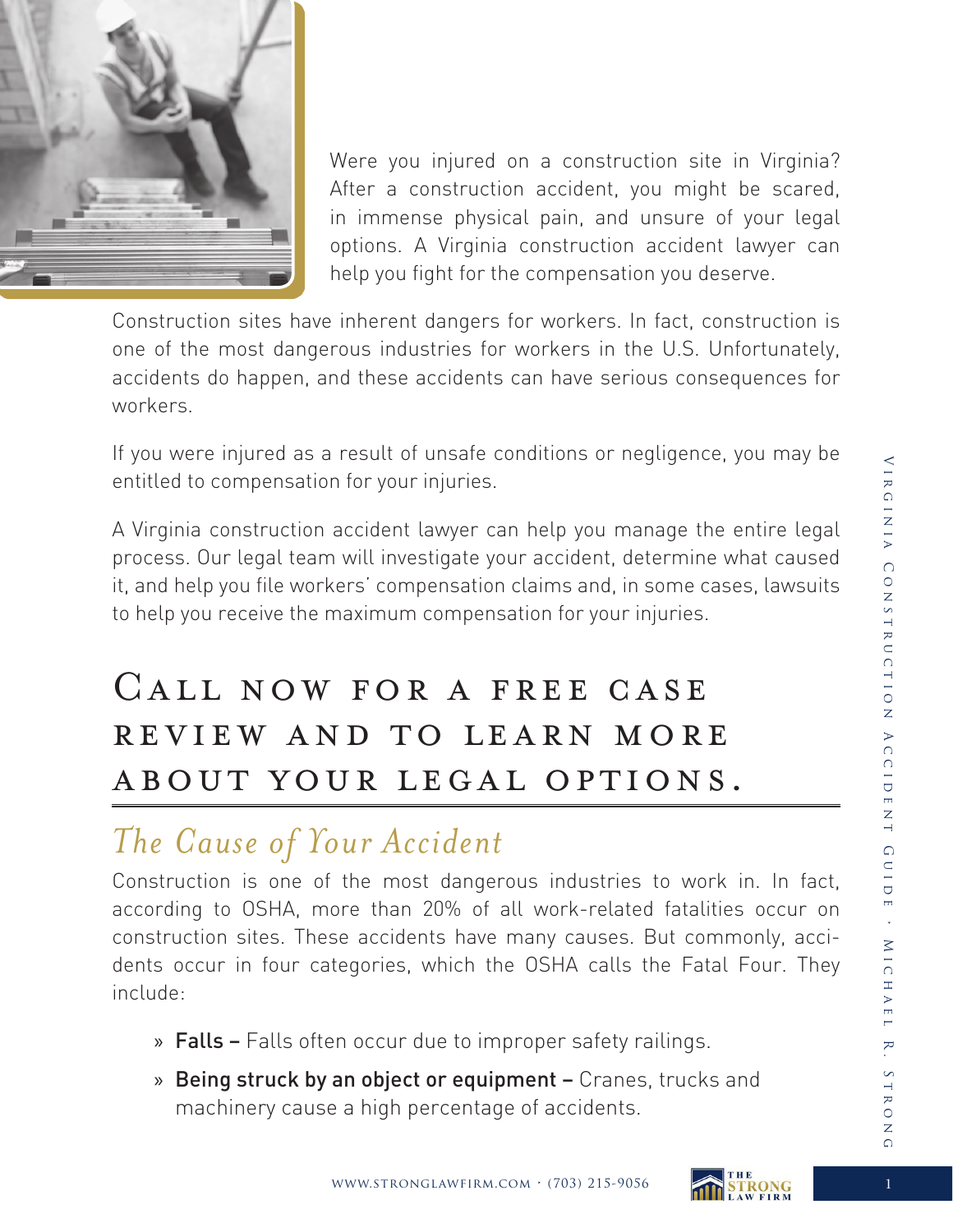- » Electrocution Unsafe wiring and water conditions are the leading cause of construction site electrocutions.
- » Being pinned, caught, or crushed by collapsing structure or equipment – Rolling pipes, truck wheels, and heavy machinery often cause pinning injuries.

No matter the cause of your injury, if you were injured on a construction site, you may be entitled to workers' compensation benefits. Hiring a qualified attorney can help you recover the maximum benefits as quickly as possible.

## Virginia Workers' **COMPENSATION** BENEFITS

The majority of workplace-related injury cases in Virginia are covered by workers' compensation laws. These laws provide protections for workers and construction companies, helping injured workers receive benefits more quickly without having to pursue drawn-out court cases.



These laws do, though, limit a worker's ability to sue his employer. In fact, in most cases, you cannot pursue a lawsuit if you were injured on the job in Virginia. To be eligible for a Virginia workers' compensation claim, your injury must meet the following criteria:

- 1. Occurred at work or a work-related activity
- 2. Was caused by a work activity or task
- 3. Occurred spontaneously at a specific time, e.g. was not caused by repetition over many years

Fortunately, Virginia's workers' compensation laws provide a wide range of benefits for workers. These benefits can help pay for lost wages, medical bills, and provide long-term assistance for serious injuries. If you believe you have a

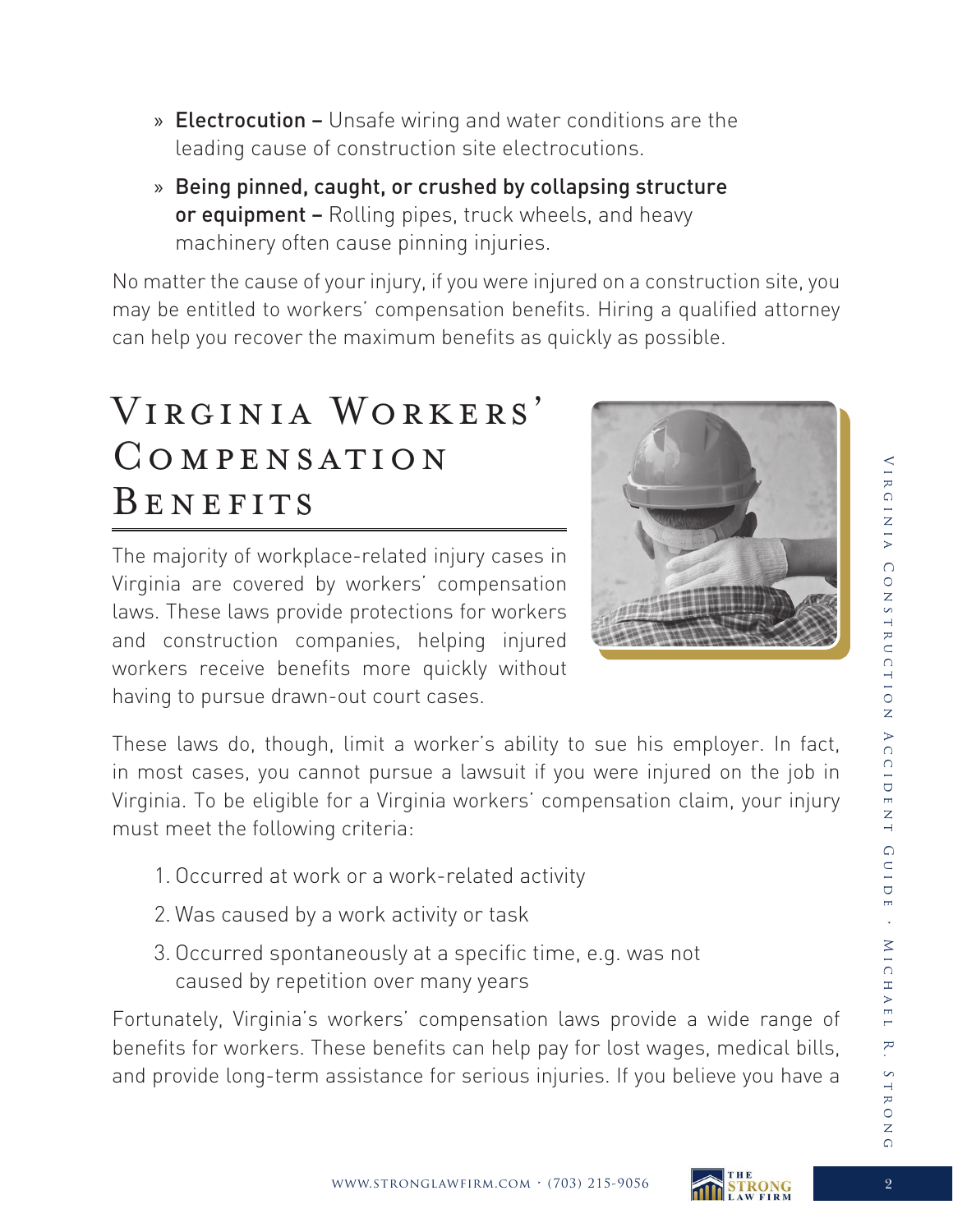workers' compensation claim, it's important that you act fast. To file a claim, you must:

- » Provide a written notice to your employer within 30 days of the injury
- » File a claim within two years of a workplace accident

Our team can help you protect your rights and file a claim to receive the maximum benefits available to you.

## Types of Workers' Compensation Benefits AVAILABLE

A construction accident can bring uncertainty and new financial challenges to your life. You may struggle to pay for medical bills or rehabilitation costs, and lost wages can make covering your basic living expenses difficult.

You'll also likely be experiencing pain from your injuries, and may suffer longterm consequences like loss of hearing, vision, or long-term disability or disfigurement. Workers can file workers' comp claims in Virginia for:

- » Wage Loss Replacement Full or partial compensation for wages lost due to your injury. Funds are available for the time you must spend away from work.
- » Lifetime Medical Benefits Medical expenses related to your injury, including out-of-pocket medical costs, medications, and transportation expenses are covered by workers' comp.
- » Permanent Partial Disability Compensation for loss of limb, loss of hearing or vision, amputation, scarring or lung disease.
- » Permanent Total Disability Lifetime wage replacement for severe disfigurement, paralysis, or traumatic brain injury.

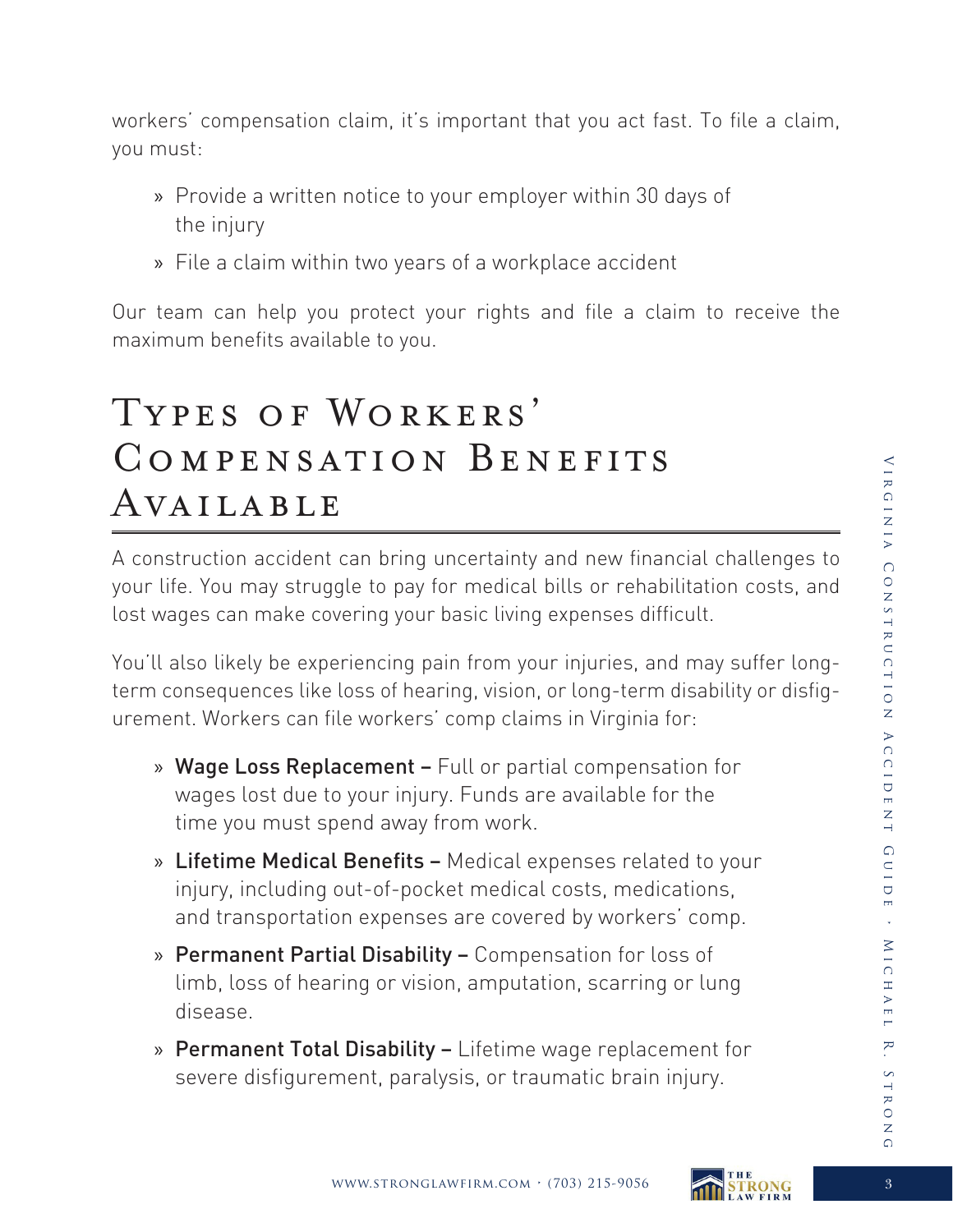Ultimately, your attorney can help you understand the benefits that you qualify for, and aid you in the process of filing a claim. Workers' compensation claims must be filed within two years of the accident.

In most cases, you will file workers' comp to reimburse you for any costs you incur. But there are other special cases in which a lawsuit may be appropriate. For example, if the liable party wasn't your employer, but a third-party was, a lawsuit may be the best legal option for recovering compensation. Wrongful death lawsuits are also another legal option, if a loved one was killed in a worksite accident.



## Hiring a Lawyer

Filing workers' comp claims can be overwhelming. That's especially true if you're recovering from serious injury. Hiring a qualified attorney can help make the process easier for you, and it will ensure you file for any and all benefits for which you qualify.

If you choose to pursue a lawsuit, your attorney manages the entire process. A qualified lawyer will help you:

- » Investigate your accident
- » Collect evidence to support your case
- » Provide a written notice to your employer
- » File a workers' compensation claim on your behalf
- » File for disability benefits (if applicable)

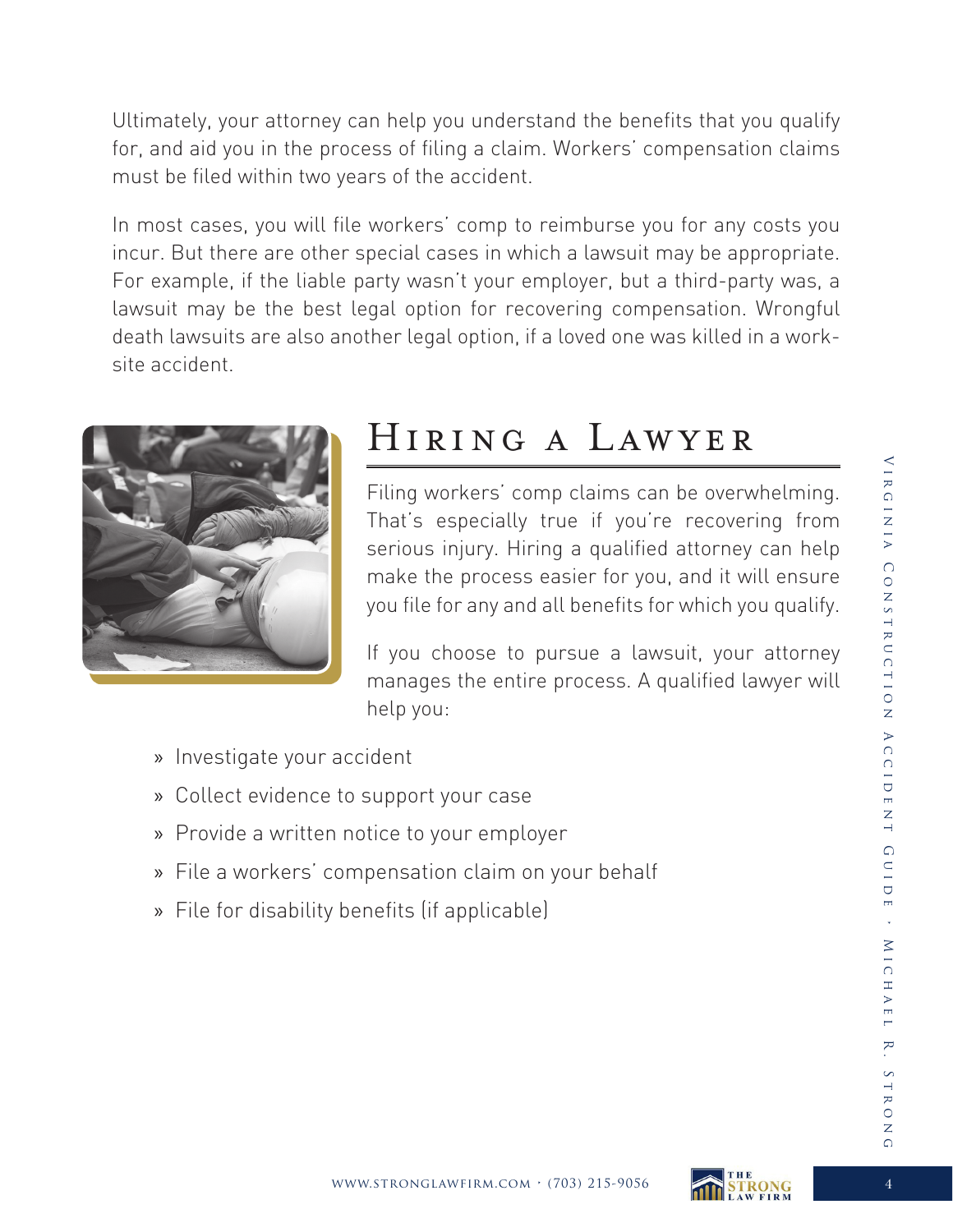## FREQUENTLY ASKED CONSTRUCTION ACCIDENT Questions

#### *What Should I Do If I'm Injured in a Construction Accident?*

Construction accidents in Virginia are some of the most difficult cases that any person can suffer through in Virginia. The first thing you have to do after you've been involved in a construction accident is retain an attorney with experience in this type of an injury claim. The case will depend largely on a quick and thorough investigation into what happened and who was responsible. The only way to do that is to retain an attorney quickly. Even if OSHA is investigating your case or even if the state police become involved because of a serious injury on the job, it is very important that you retain counsel quickly because there may be other parties besides your employer who are partly or fully to blame for the accident, and may be a source of far greater recovery for you than your employer who is of course entitled to the benefits of the very strict Virginia Workers' Compensation Statutes.

#### *What Mistakes Should I Avoid?*

Obviously, the most important thing to remember is that you have to get an attorney on your side after the construction accident as quickly as possible. Making the mistake to delay finding an attorney to help you with that type of case can cost the entire case because investigation immediately after the incident is the most important thing that you can do to preserve your rights. The



other things that are often seen are not getting medical care quickly enough and not making a proper report of what happened in the accident to your employer and the Workers' Compensation Commission. In each of those instances, it's

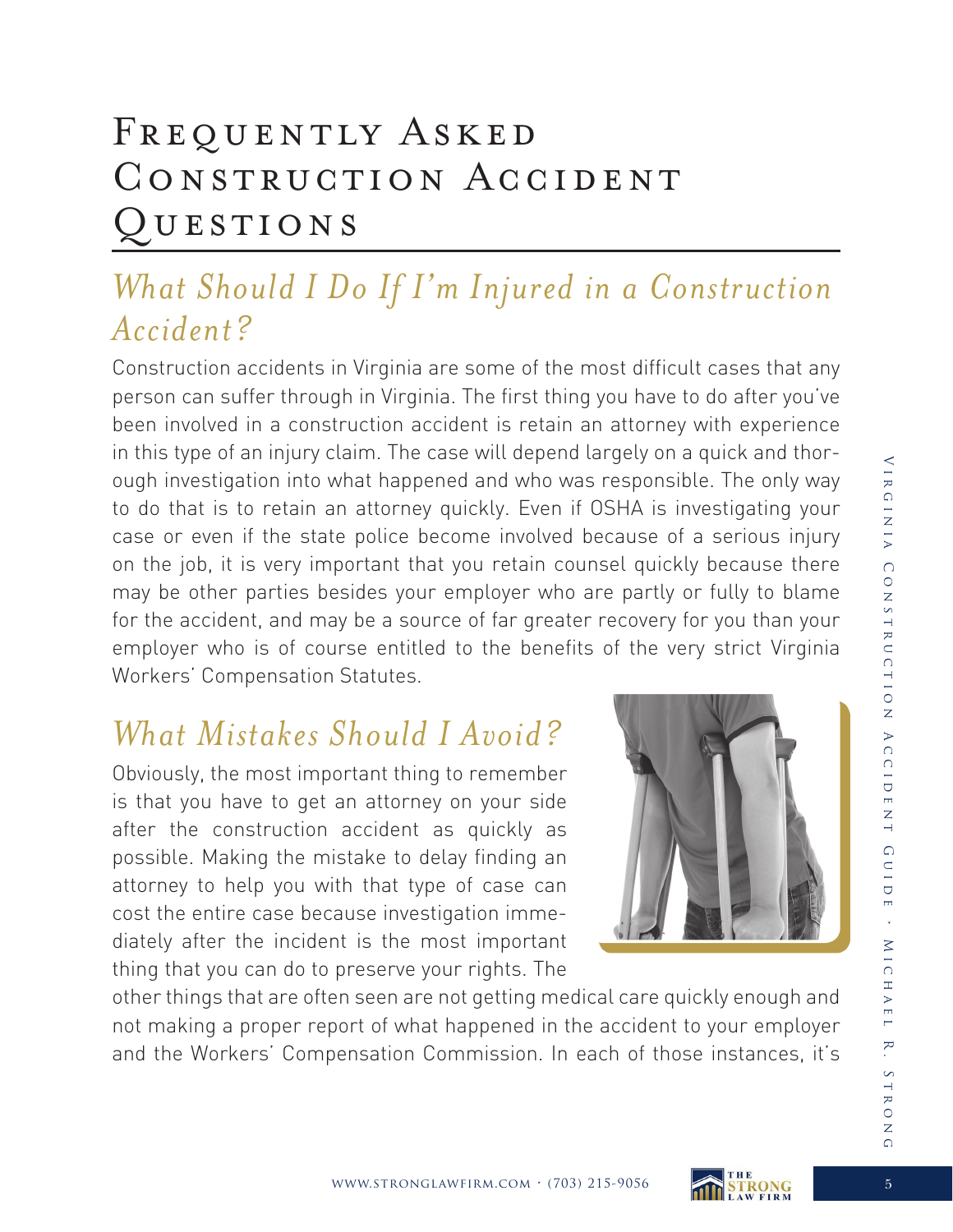always helpful to have an attorney because they're mindful of all those steps you need to take right after your Virginia construction accident.

#### *Should I Tell My Boss About My Injury?*

I'm often asked by my clients who come to see me after a Virginia construction accident, is it okay to talk to my employer about what happened in the accident? First, I should tell you that under Virginia Workers' Compensation law, it's important that you at least give the basic details almost immediately or as soon as you possibly can after a Virginia construction accident. The next thing to remember is that you should retain your own attorney as quickly as possible and preferably before you make a statement to your employer after a construction accident. There are a variety of defenses that employers can use to deny both workers' compensation benefits or any third-party benefits you make against other persons or companies that may be at fault in whole or part for this construction accident. It's always best to get yourself an attorney before you make those statements. Do it quickly so that you can respond in the time that they expect with a notice of what happened in your accident.

## *How Do I Pick the Right Attorney for My Case?*

I will tell you that Virginia construction accidents are a very specialized type of injury case. Look for somebody who has experience in that line of work, who's handled those types of cases, and who has good ratings and good reviews from both industry organizations as well as former clients. In all of those circumstances, you're more likely to find a person with experience, stature, and understanding of the law of this field of Virginia construction accidents.

#### *Should I Talk to the Insurance Company?*

We always recommend that you not talk to the lawyer representing your employer or any insurance adjusters representing your employer after a Virginia construction accident until you've spoken and retained your own attorney. Once you have your own attorney involved, they can counsel you as to how to present what you have to say about the accident in a way that will not damage or permanently impair the value of your case. I always recommend that before talking to the other side, you get your own attorney first.



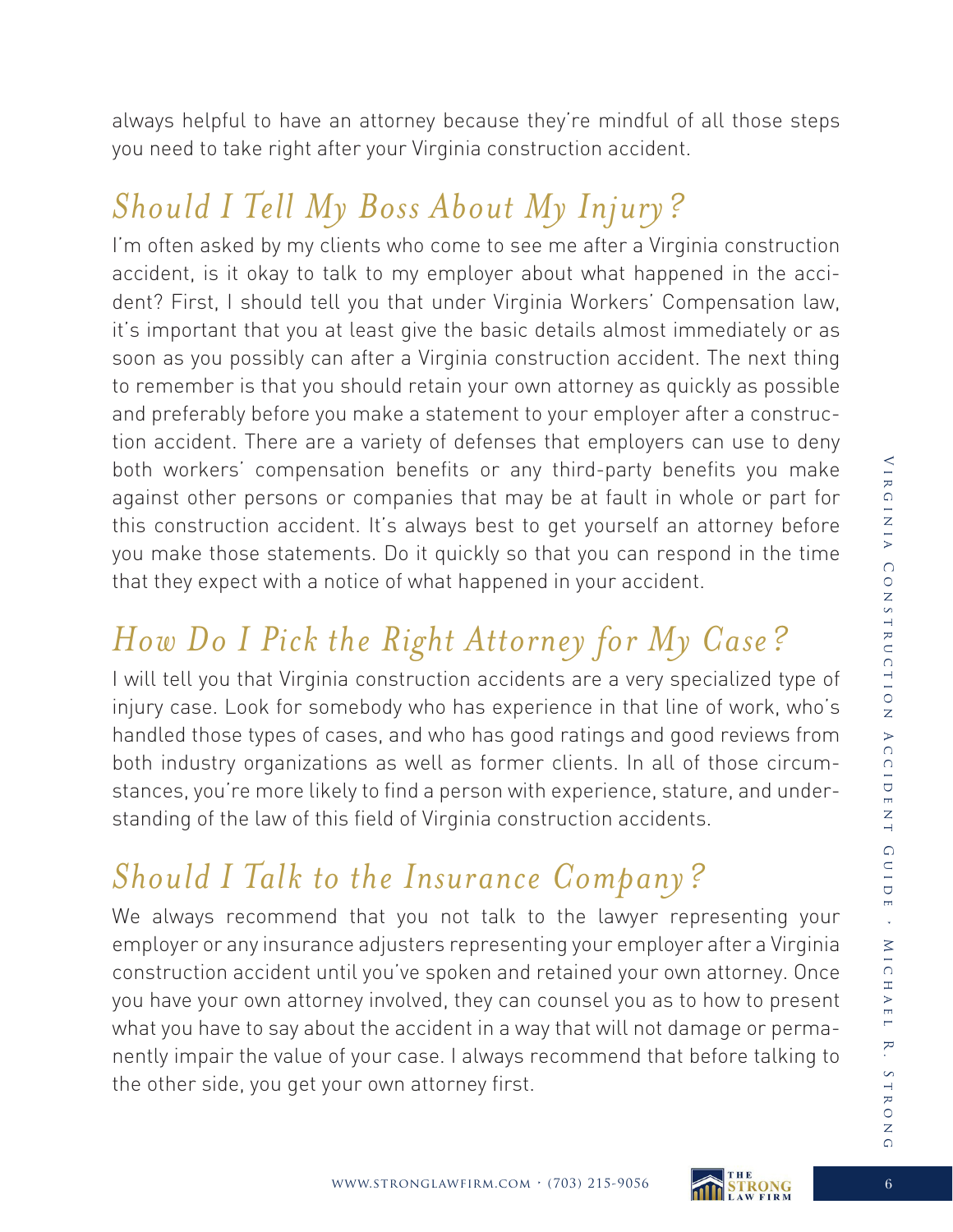#### *Is Workers' Comp My Only Available Compensation?*

Workers' compensation in Virginia is a statute. It's a set of laws. They were set up years ago to try to help injured parties get something for their injuries knowing that the law of tort recovery is extremely difficult for employees to get any benefit from when working on a job in Virginia.

Under that statute of workers' compensation in Virginia, you're entitled to twothirds of your average weekly wage for up to 500 weeks of disability following your work-related accident. You're also entitled to lifetime medical benefits for the injuries you had from this accident only. It does not require that you prove who was at fault in the accident. It also does not require that you provide any evidence of who else was at fault or whether you were free of fault which is often found in other types of personal injury cases. In those types of cases, Virginia Workers' Compensation is a good compromise for an employee.



### *Can I Sue My Employer?*

One of the first things that people who've been involved in a construction accident in Virginia often ask me is whether they can file a lawsuit against the employer to recover for general damages from the accident. If you were a wage-earning employee or a wage earner of a subcontractor on a job, it is often the case that you cannot file a general tort claim and seek general damages from your employer or even a general contractor on the job. It is an

extremely complicated area of law which requires a careful legal analysis and a careful field investigation into the facts of who was responsible for this Virginia construction accident. In those cases, you must contact an attorney to guide you through the process of finding who you can pursue for a general damages case. Remember again that Virginia Workers' Compensation cases have a very limited amount that they will pay for in the way of 500 weeks of compensation at two-thirds of your average weekly wage and lifetime medical benefits only for the injury-related care that you may have to have. In all of those cases, it's very important to have legal counsel to help you in your case.



STRON

 $\Omega$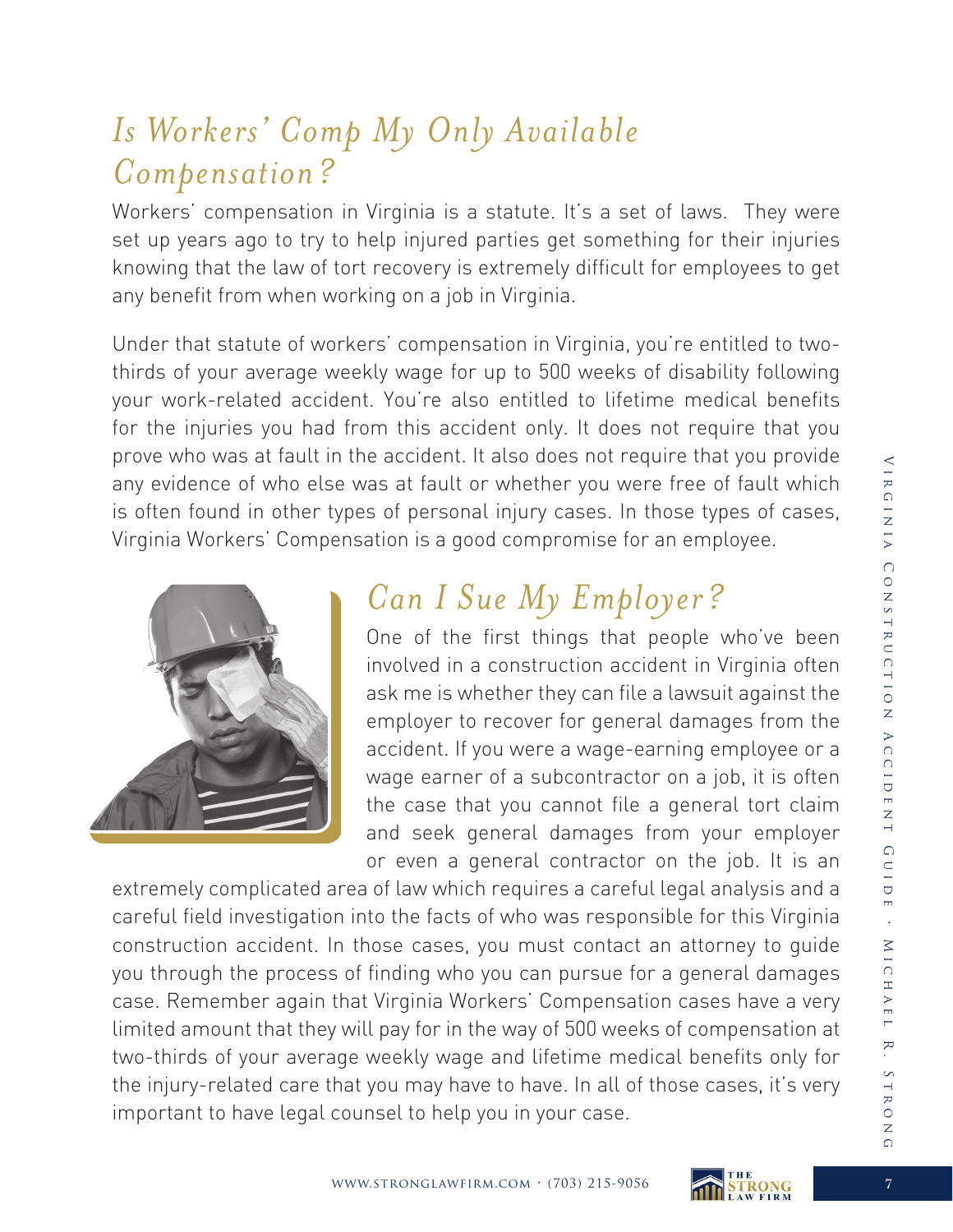#### *How Much is My Case Worth?*

I'm often asked by clients who come to see me for an injury claim involving a construction accident in Virginia, "What kinds of benefits can I get and what's the value of my case?" My answer usually is it depends on how seriously injured you were. If you have an injury that you can recover from after six months or a year of medical treatment, you're entitled to your medical care plus a period of compensation equal to two-thirds of your average weekly wage during the time your doctor says you're disabled. Bear in mind of course, that you have to have a written statement from the doctor of that disability period.

In those cases, those have a relatively minor value. The set dollar amount of the wage loss and the medical bills is easy to determine. The harder cases are when you've been permanently disabled, maybe from a loss of use of a hand, or a finger, or an arm, or a leg. In those cases, it's far more difficult to set a value of those cases, but they do have far greater value. It's very important to find a competent accident lawyer who knows Virginia Workers' Compensation law and can maximize the benefits you can get for your case. I always encourage people to seek out an experienced workers' compensation attorney for their Virginia construction accident case for that reason.

#### *What Compensation Can I Get?*

The first thing that I usually tell my clients about what they can recover in a Virginia construction accident is whether or not this is a workers' compensation claim only or whether it might be a workers' compensation claim with a possible third-party claim that's outside the workers' compensation umbrella as it's often referred to. In the first case, workers' compensation will award you two-thirds of your average weekly wage for up to 500 weeks of compensation which is almost 10 years. It's a very limited period of time of wage loss recovery. That two-thirds of your average weekly wage is intended to give you more or less what your net take-home pay would be for that 500 weeks of compensation.

The other thing that you're entitled to recover is lifetime medical benefits. Lifetime medical benefits will go for the rest of your actual life, but they only apply to actual injury-related medical care. The last thing that you can often recover for is what's known as a "permanent partial" or "permanent total"



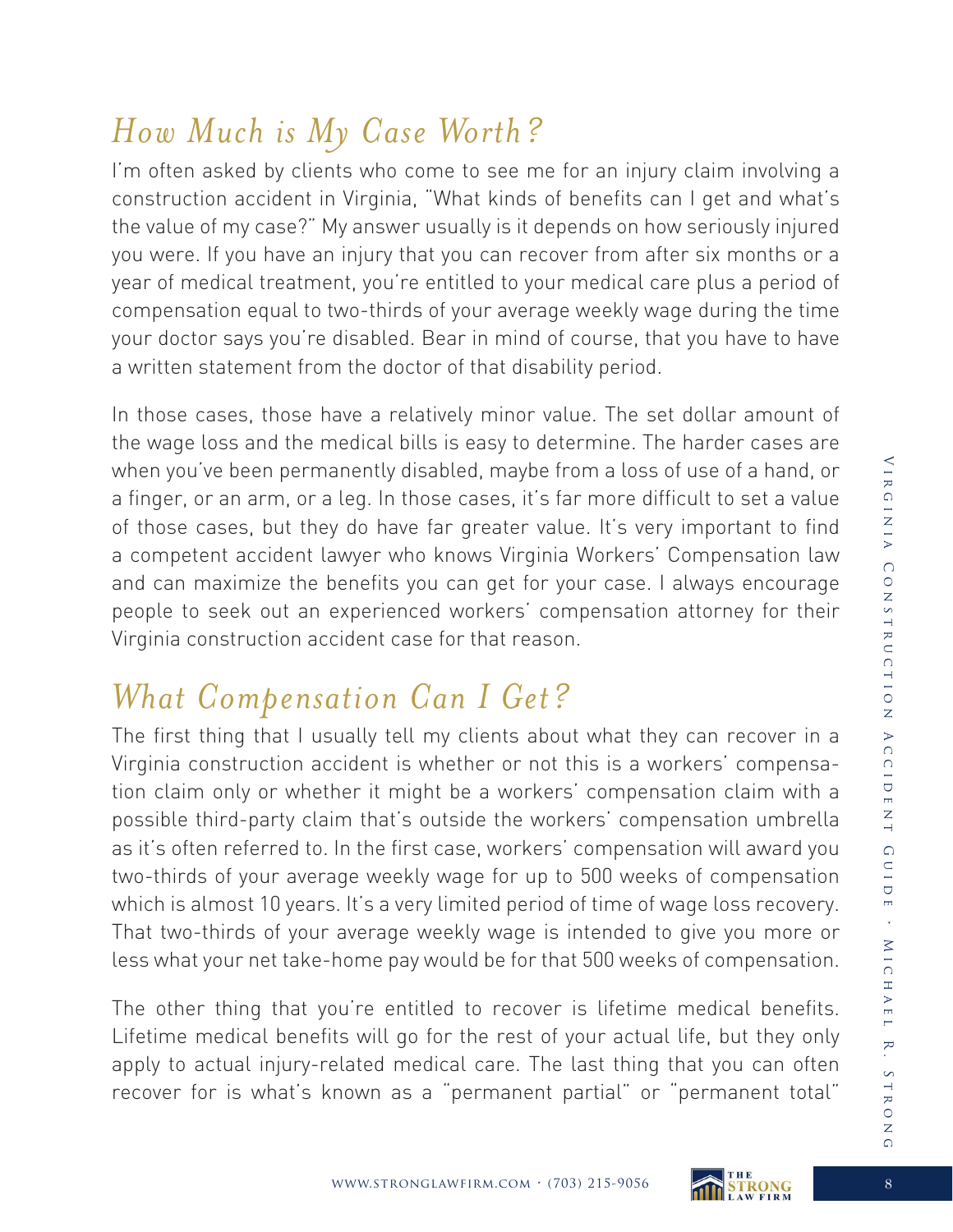disability rating. In those types of cases where you've been permanently injured, you can take either from a schedule of different body parts, a set number of weeks of your compensation at average weekly wage rate, and/or you can recover possibly a lump sum settlement from the workers' compensation carrier or insurance company. In those cases, they will also cut off your rights to future medical benefits, so you want to make sure that you include in the value of that lump sum settlement both what your anticipated future medical expense is as well as your future wage loss claim.

## *How Long Will My Case Take?*

Construction accident cases under Virginia law are usually handled by workers' compensation. In those types of cases, it can take up to a year to resolve the case fully. You're entitled to a hearing on any contested claim that may be defended by your employer whether it be because of intentional misuse of equipment on the job, drinking, using drugs on the job, or that the accident didn't arise out of the performance of your job duties at the time of the accident. In any of those cases, your hearing will probably happen within six months to a year after the accident. Shortly after that, we can probably wrap it up depending on what the extent of your ongoing medical care is.

## Request a FREE Case Review

After a worksite accident, your life can be turned upside down. You may be experiencing immense physical pain and recovering from significant injuries. We want to help.

Our Virginia construction accident lawyers can help you file workers' compensation claims quickly so that you can focus on your recovery. Call now for a free, no-obligation case evaluation.

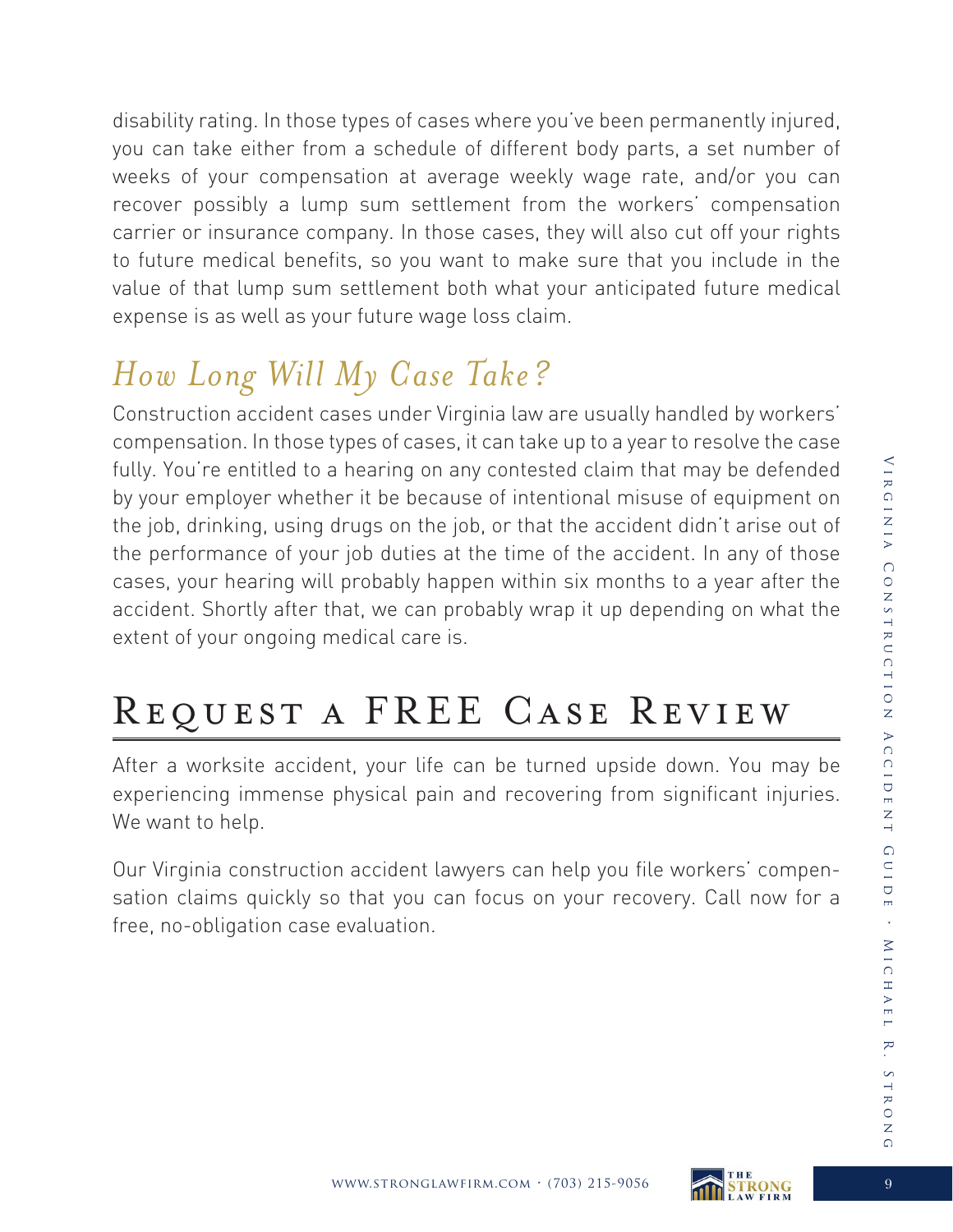

## About the Author

Michael R. Strong has handled complex auto accident, trucking accident, and products liability claims for over 38 years. He has achieved many six-figure settlements and verdicts for his clients involving highway accidents, products liability claims, and medical malpractice claims.

A true litigator, Michael Strong is licensed to practice law in Virginia, Maryland, and the District of Columbia. He has been licensed to practice law since 1980. Mr. Strong earned his law degree from the University of Dayton School of Law. He handles cases involving personal injury and business litigation, including catastrophic injuries, serious accidents, business contracts, business transactions, and more. As a dedicated advocate, he is well-known for his client-focused representation. He has secured favorable results for many of his cases and is passionate about serving his clients.

Mr. Strong is the author of several articles involving personal injury recovery advice, development of sources of insurance coverage in complex accident cases, and creative solutions for compromise of medical provider and subrogation liens. He is also a Number One Best Seller on Amazon com on Insurance Issues.